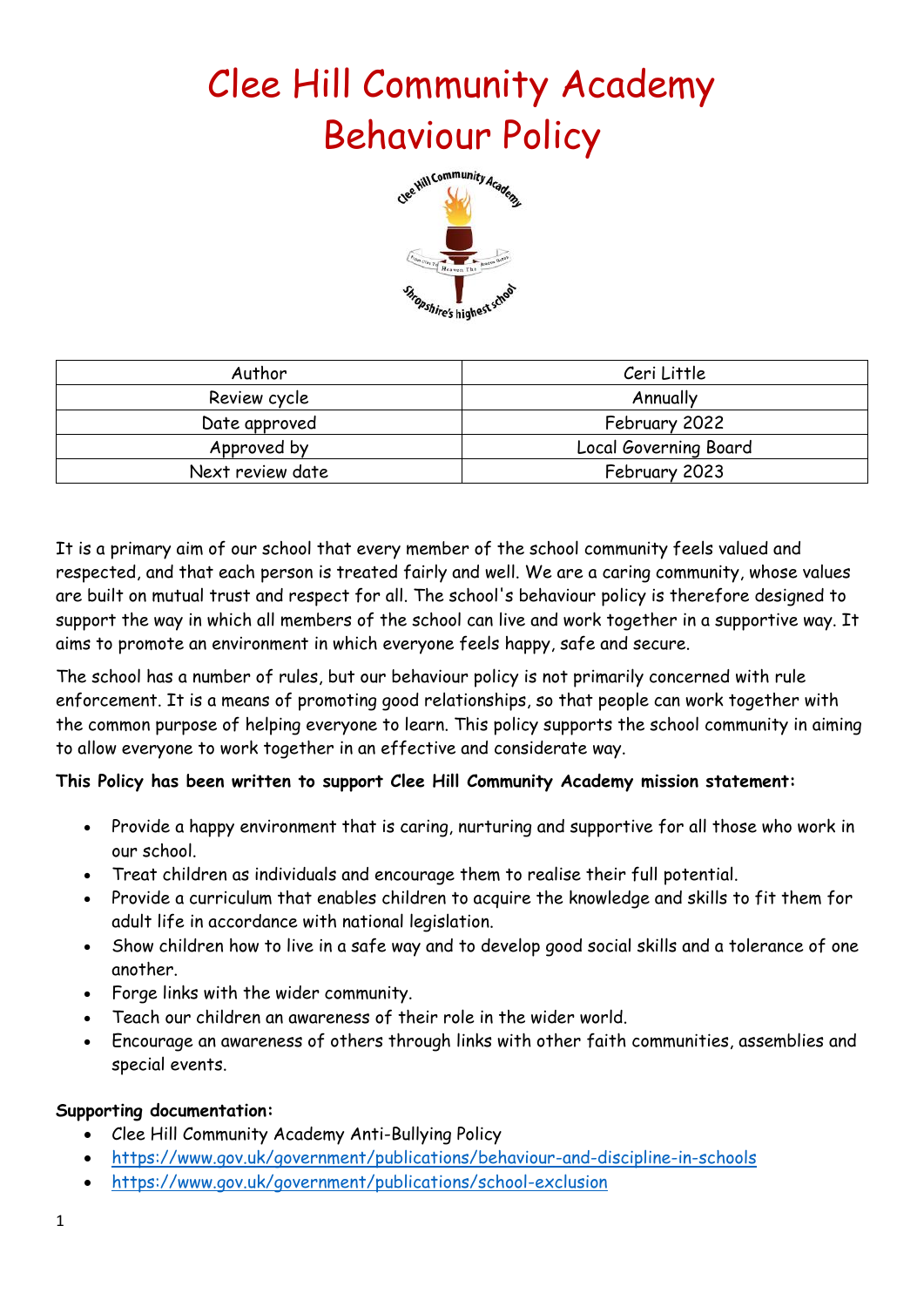• Equality Act 2010

# **Aims and Objectives**

At Clee Hill Community Academy, we are a 'Growth Mindset school' who believe in the importance of a strong, positive working relationships allowing everyone to achieve their potential. Our core values encourage team work, perseverance, determination and resilience including our 'Achievosaur' Values in EYFS and KS1.



# **Home/ School Links**

Our school believes that developing a close working relationship between home and school enables a more consistent approach towards behaviour. Some parents may wish for advice from staff regarding support with behaviour at home but also staff may seek advice from parents regarding strategies which have worked well for their child. The school also encourages parents to raise concerns at the earliest possible point in time, allowing the school the opportunity to resolve any issues before they escalate.

# **At Clee Hill Community Academy, we encourage good behaviour by:**

- Making clear our expectations. Regular focus on behaviour in assembly demonstrates clear expectations across the school from low level (opening doors for adults, saying please and thank you etc.) to higher levels (anti-bullying/ respect towards peers and staff)
- Helping pupils take responsibility for their own actions and behaviour both in the school and the local community. We talk about 'Clee Hill Community Academy' behaviour when pupils demonstrate exceptionally good behaviour towards others.
- Praising good behaviour both privately and publicly in celebration assemblies.
- 'Spotted Being Fantastics' These are part of the school behaviour policy to encourage pupils to demonstrate good behaviour. Ten SBFs can be swapped for an 'Afternoon Tea' with the Headteacher
- Providing time and resources to support groups and individuals to help to overcome barriers to learning. Failure is seen as part of the process of learning and dealing with failure is a key focus in Growth Mindset Assemblies.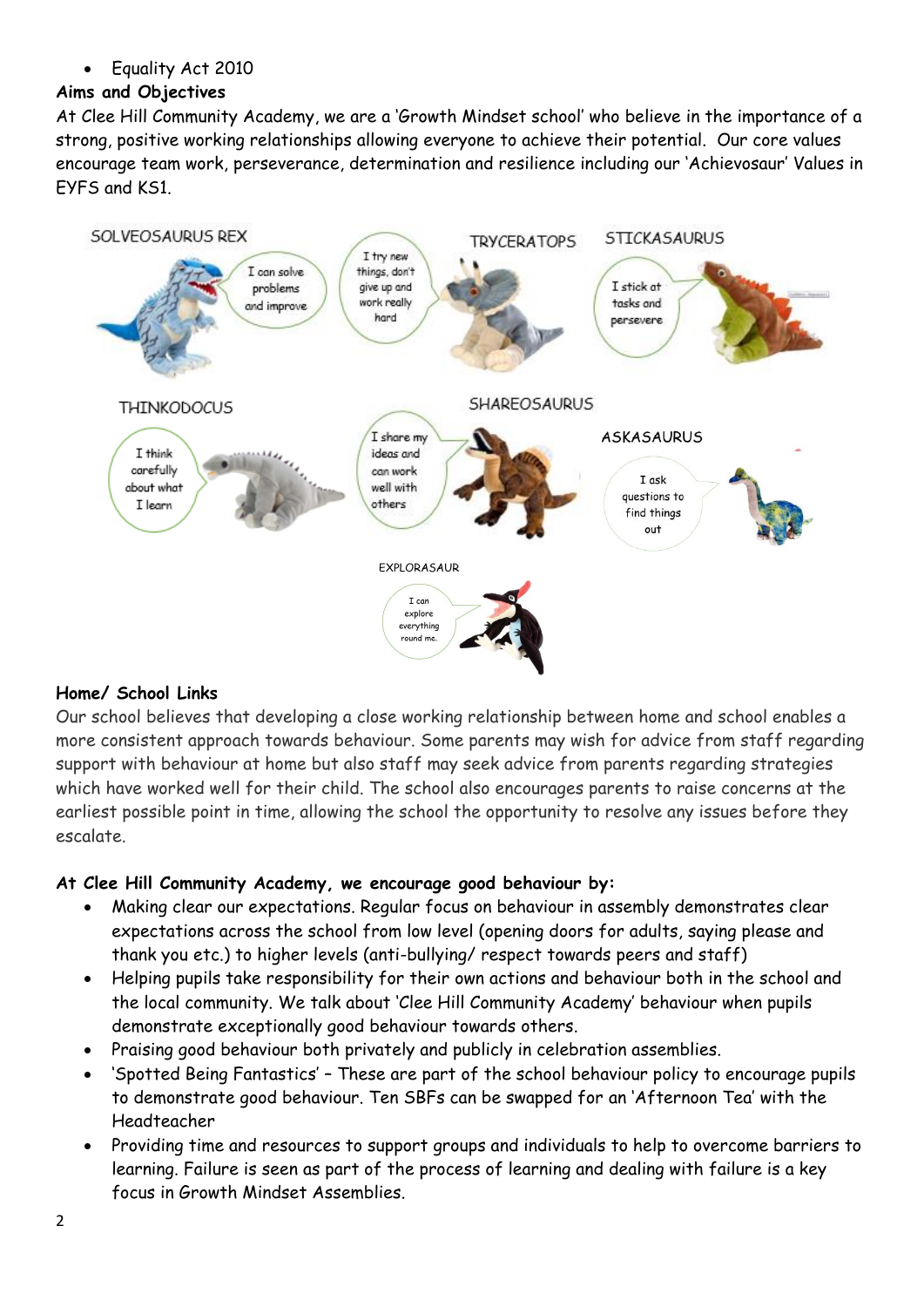- Assisting children to recognising their feelings and to support children in developing strategies i.e. calming down/problem solving etc., and share these with relevant staff.
- Training staff, when relevant, in diffusing unacceptable behaviour e.g. Positive Handling **Training**
- Pupils are praised through positive comments, dojo points (interactively shared with parents), praise certificates, writing rockets and 'spotted being fantastics'. There is a celebration certificate assembly weekly.



#### **Teamwork makes the dream work**

At Clee Hill Community Academy we value the opinion of others and encourage everyone to have a voice. The school has a school council which worked alongside the Senior Leadership team to make improvements to the school. Pupil questionnaires are completed annually by KS2 pupils, then analysed and evaluated by the headteacher to continually look for ways in which the school can improve.

How we talk to children affects our relationship with them. Both adults and children are encouraged to consider their tone, volume and timing when speaking to others. Positive, constructive conversations ensure that children are aware of any wrong doings and are able to talk through ways in which this can be improved next time.

Children are encouraged to take responsibility for their behaviour and the care of others. Older pupils are encouraged to be 'ambassadors to the school' by supporting staff in the day to day running of the school. This may include being a playtime buddy, encouraging pupils to follow school rules, supporting assemblies, helping lunchtime supervisors etc.

#### **Sanctions**

If children persist in disrupting their learning and that of others, through regular low-level disruption, staff should follow the traffic light system (see Appendix 1). These need to be age appropriate as Clee Hill Community Academy caters for pupils ages 2-11. Sanctions can be given by all paid staff including teaching assistants and dinner supervisors however this information will be shared and agreed with class teachers at the nearest possible opportunity. Staff must be firm but fair. Specific behaviour needs to be targeted, privately not publicly. Behaviour rather than the person needs to be addressed and there needs to be follow up.

Staff have an important role in modelling positive behaviours. The school takes positive action to build a culture where homophobia, gender stereotypes, sexism and misogyny will not be tolerated and any occurrences of this are identified and tackled promptly by senior members of staff. Parents will be informed if this behaviour is deemed purposefully offensive or repetitive.

Where an incident of non-criminal bad behaviour or bullying occurs off the school premises and is witnessed by a member of staff or reported to the school we will work with parents and any other agency working with the family to address the behaviour and support the learner in recognising the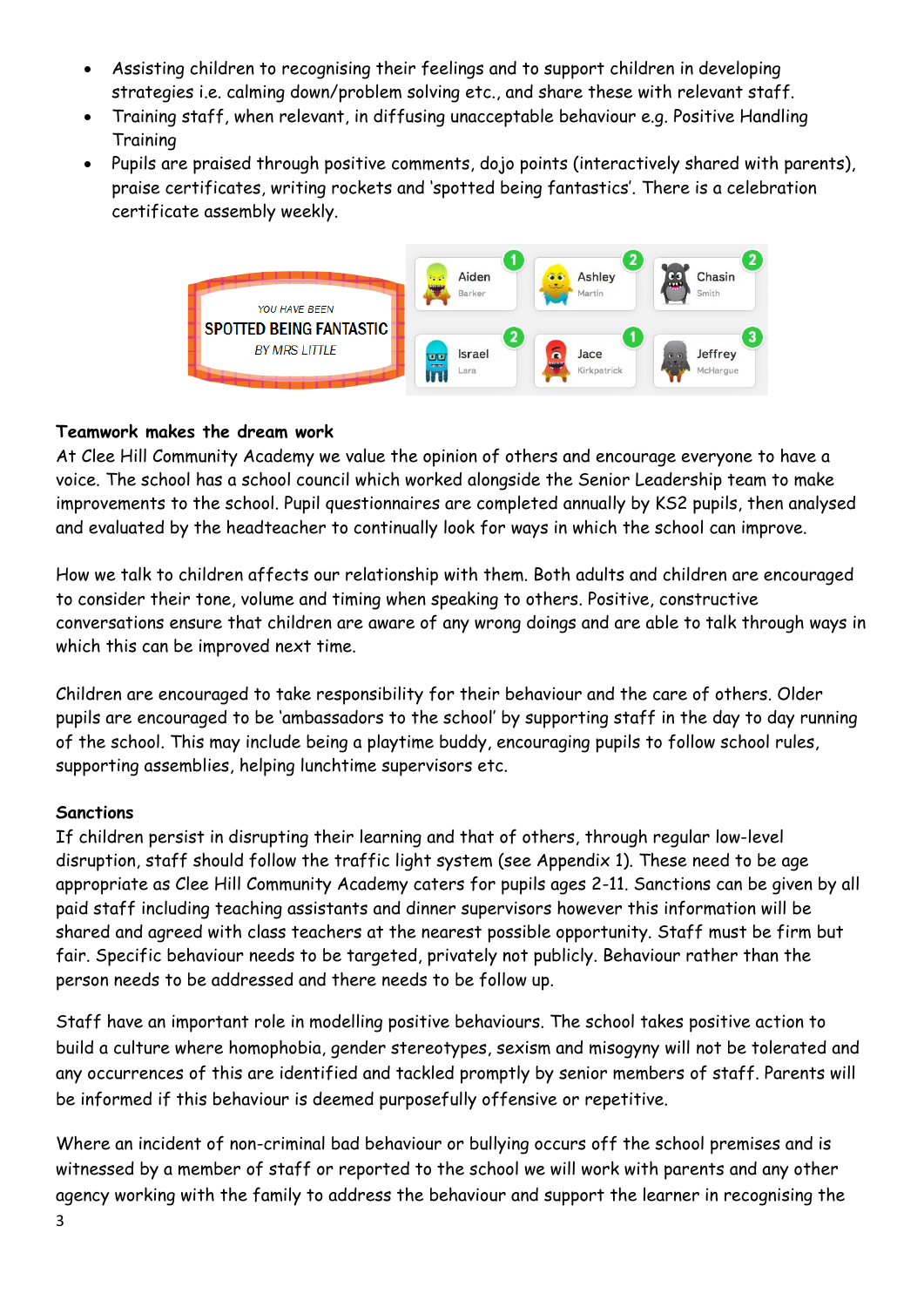nature of the incident and the impact it may have on others. Criminal incidents reported to the school may be reported to the Police.

#### **Behaviour Logs**

- If the school or parents have concerns about an ongoing behaviour issues, a log of behaviour for individuals may be used to record and monitor incidents.
- A behaviour log may also be used for pupils who require additional support in managing their behaviour with clear expectation and sanctions.
- Any pupils who require a behaviour log (where all episodes of unacceptable behaviour are recorded) will be shared with Headteacher to monitor patterns of behaviour. Lower level behaviour may also be recorded to monitor a build-up of incidents
- The Headteacher will always be informed of an incident that contains bullying, sexualised language/ behaviour, homophobic language/ behaviour and racist language/ behaviour. A separate log of these specific incidents is held in the Head teacher's office/ Health & safety cabinet.
- Serious incidents are recorded in the bound and numbered book (held in the Headteacher's office/ Health & safety cabinet)
- Behaviour logs are monitored at least termly by the headteacher. Any trends or behaviour patterns are addressed promptly.
- A report of monitoring of behaviour will be included in the Headteacher's report to the Governing Body.
- Lunchtime organisers will follow guidelines within the behaviour policy, notes will be made in a lunchtime book.
- Incidents of a serious nature will be reported immediately to a member of staff available at lunchtime (Headteacher/deputy/senior member of staff).

# **Vulnerable children**

Clee Hill Community Academy is dedicated in helping to raise the educational standards and improving the life chances of looked after children, and in tackling the causes of social exclusion - through careful planning, monitoring and evaluation. At Clee Hill Community Academy we aim to be a place where they feel safe and can be themselves. (See LAC and PLAC for more details). The school recognises that some pupils require a more sensitive and differentiated approach. This is embedded in the whole ethos of the school.

# **Pupil transition**

The school works closely with local Secondary Schools and Early Year's Providers to ensure a successful transition process. Information sharing ensures that pupils with behavioural difficulties have a positive transition both entering and leaving the school. Children with Special Educational Needs or behavioural difficulties will be offered an additional transition process, which will be organised by the school SENDCO, Miss Sian Pugh and the link secondary SENDCO.

#### **Drug- and alcohol-related incidents**

It is the policy of this school that no child should bring any drug, legal or illegal, to school. If a child will need medication during the school day, the parent or guardian should notify the school and ask permission for the medication to be brought. This should be taken directly to the school office for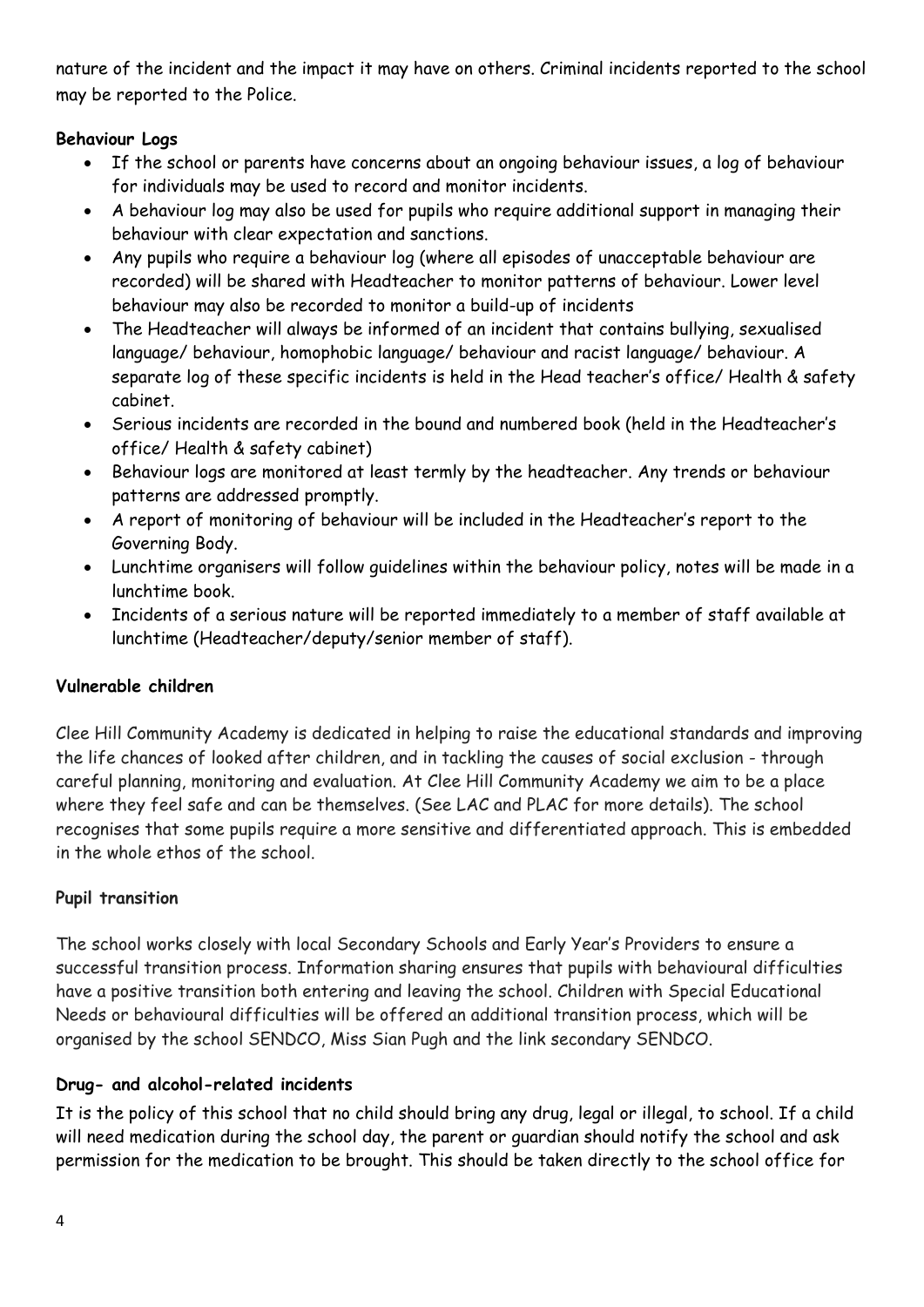safekeeping. Any medication needed by a child while in school must be taken under the supervision of a teacher or other adult worker.

The school will take very seriously misuse of any substances/drugs. The parents or guardians of any child involved will always be notified. Any child who deliberately brings substances/drugs into school for the purpose of misuse will be punished by a fixed-term exclusion. If the offence is repeated, the child will be permanently excluded, and the police and social services will be informed.

#### **Cyber Bullying and Sexual Exploitation.**

It is the policy of this school that no child should be subjected to cyber bullying or that of sexual exploitation. It is forbidden for any child to bring onto the school premises mobile phones, tablets or other such devices. (See acceptable Use Policy)

#### **Monitoring and review**

The headteacher and staff of Clee Hill Community Academy monitor the effectiveness of this policy on an annual basis. The headteacher also reports to the governing body on the effectiveness of the policy and, if necessary, makes recommendations for further improvements.

It is the responsibility of the governing body to monitor the rate of suspensions and exclusions, and to ensure that the school policy is administered fairly and consistently. The governing body will pay particular attention to matters of racial equality; it will seek to ensure that the school abides by the non-statutory guidance The Duty to Promote Race Equality: A Guide For Schools, and that no child is treated unfairly because of race or ethnic background.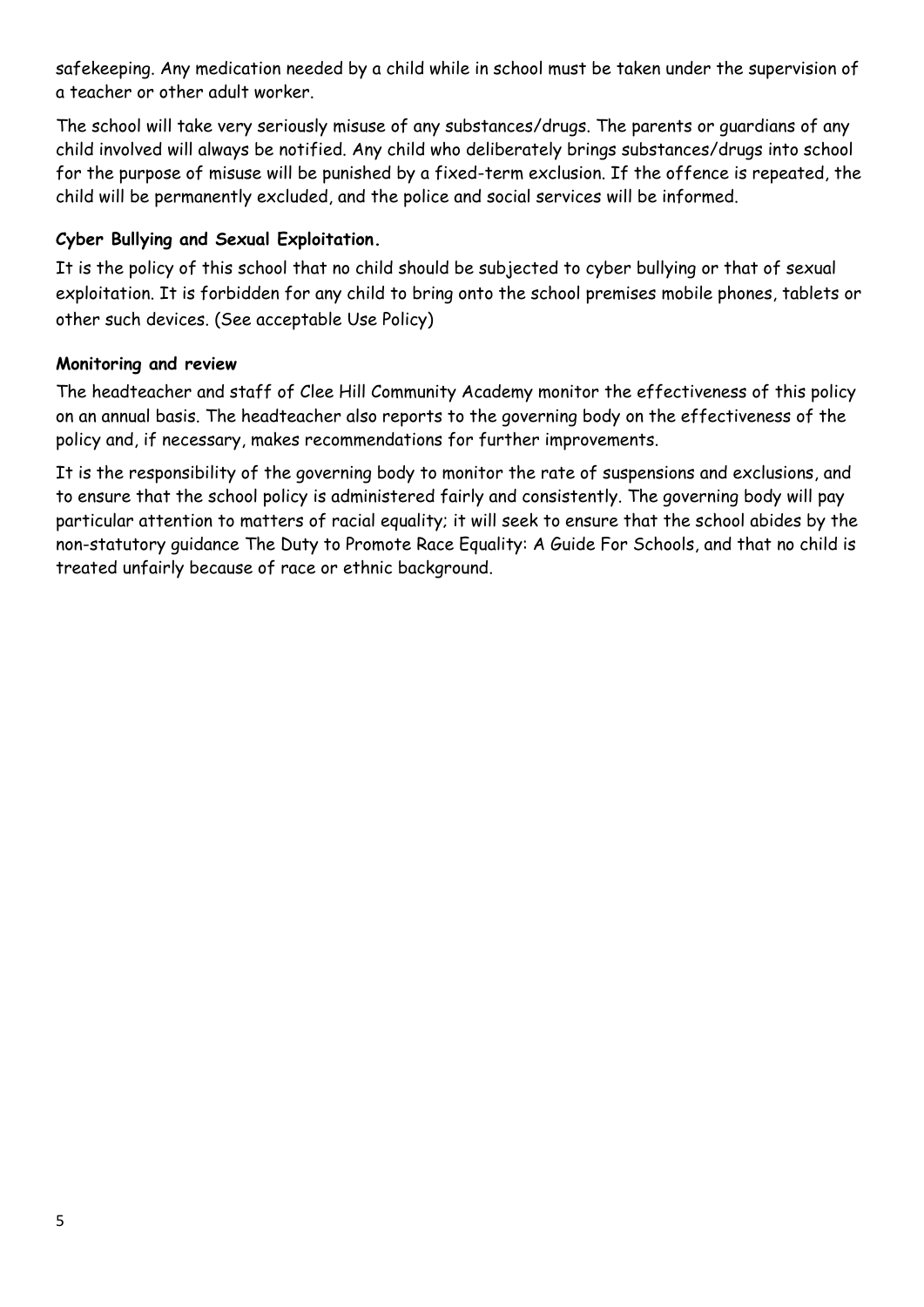#### **Appendix 1: Traffic light System for behaviour**

This is not intended as a behaviour system for pupils but more as a source of information for staff and parents. Senior leaders do not expect to see traffic light behaviour charts in classrooms and children do not need know that they are on 'green' or 'orange'. Instead they will be made aware that their behaviour is of concern (this will vary according to the child's age) from the pupil discussions with class teachers, senior leaders and headteachers.

#### **Green**: **Class Teacher**

Our aim is to enable all children to learn to the best of their ability and not allow low level disruption to prevent this. According to the 'Below the Radar' report published by OFSTED, low level disruption may include:

- Swinging on a chair
- Repeatedly tapping pencil
- Shouting out
- Making unnecessary noise
- Work avoidance
- Inappropriate verbal responses
- Anything which interferes with the 'flow' of the lesson

If there are ongoing concerns they should phone parents or seek advice from the senior member of staff supporting their year group. Any pupils who show ongoing behaviour issues/ behaviour patterns will be shared with Headteacher.

Sanctions may include:

- Verbal or visual warning
- Moving to a table away from the other children in the class
- Distraction/ diffusion techniques may be used: ie praise and reward the children who are displaying the behaviour required, rather than focussing on the bad behaviour exhibited
- Time out: followed by an opportunity to talk through behaviour and consider future changes
- Part of playtime/lunchtime to be missed or child removed to partner class.
- Parents may be informed of concerns through class dojo/ verbally/ phone call/ parents' meeting etc.

Members of staff requiring training or development for behaviour management will be supported by Senior Staff to improve their practice as part of performance management.

#### **Orange: Class teacher/ Senior Leader**

Intervention from a senior leader or headteacher. Any pupils who show ongoing behaviour issues/ behaviour patterns will be shared with Headteacher (My Concerns).

Sanctions may include:

- A repeat of sanctions from the 'green' section but brought to the attention of the headteacher
- Time spent outside of class with a senior leader/ Headteacher
- Child's parents telephoned/ a letter sent home
- Regular meetings with pupil/ class teacher to review behaviour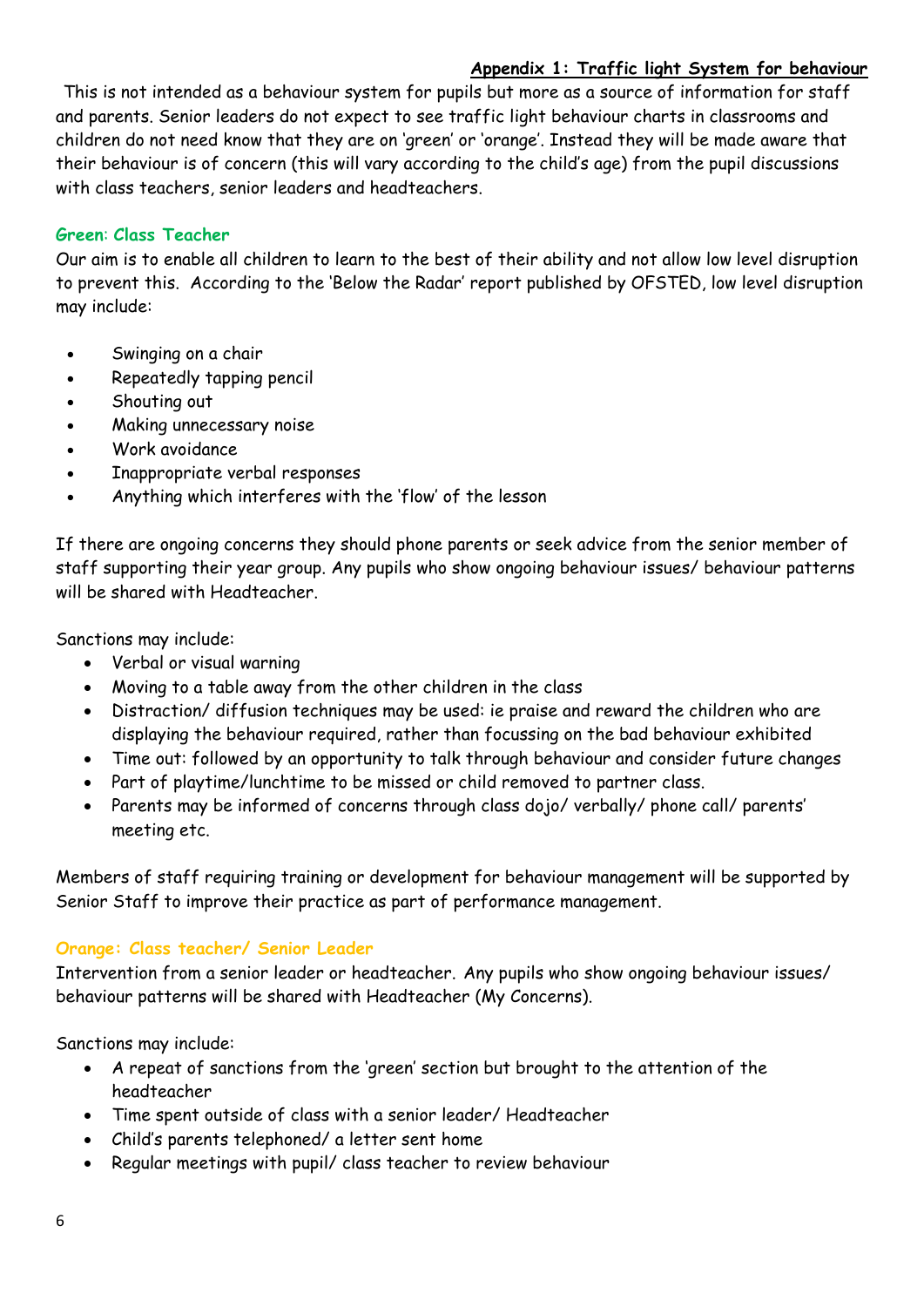#### **Red: Headteacher**

For children causing a repeated concern or a serious incident, senior Leaders/ headteacher will help plan a behaviour strategy, consider triggers for behaviour, support with meetings with parents or help plan a support structure. This will be for children who are a serious concern, where exclusions are being considered or repeated incidents.

In our view, a 'serious incident' is defined as one of the following:

- Swearing
- Deliberate and malicious physical violence towards another person
- Stealing
- Deliberate and provocative racist comments
- Refusal to co-operate with a member of staff
- Running away/ leaving the school site
- Rudeness or insolence to a member of staff
- Deliberate damage to property
- Sexual harassment
- Bullying

#### Sanctions may include:

- A behaviour report system may be put in place at this stage (see appendix 2)
- Meeting with parents/carers
- Formal recording of behaviour for a Temporary exclusion
- Referral for external behavioural support
- Permanent exclusion

#### **Removal from a situation and use of Positive Handling**

Some pupils may seek confrontation. Such confrontation will need to be de-escalated skilfully by staff. They should ensure they do not model aggressive behaviour. Rather such behaviour should be discouraged in a calm and well-measured style. The basic school rules and generic behaviour system should reduce the possibility of major issues occurring.

Very occasionally there are children in school who have serious behavioural issues or emotional distress that results in them being removed from a dangerous or potentially dangerous situation. The first step should always be for staff to try to defuse the situation, however, if this isn't possible then the child may need to be removed. Where possible the member of staff doing this should be a senior member of staff with Team Teach or MAPPA training. If there is a danger to other pupils it may not be possible to arrange this and staff have a responsibility to intervene if any child may be put at risk.

Removal should always be a last resort and any physical intervention should be proportional and appropriate. Following any incident this will need to be recorded in the bound and numbered book of Serious Incident Forms and parents informed.

#### [https://www.gov.uk/government/uploads/system/uploads/attachment\\_data/file/444051/Use\\_of\\_rea](https://www.gov.uk/government/uploads/system/uploads/attachment_data/file/444051/Use_of_reasonable_force_advice_Reviewed_July_2015.pdf) sonable force advice Reviewed July 2015.pdf

If a child requires regular physical intervention then a Personal Handling Plan (see Appendix 4) should be written with the parent and child. This allows for full consideration to be given to individual circumstances and to plan ahead as far as possible to minimise risks. It should be shared with all relevant staff and available for anyone covering the class.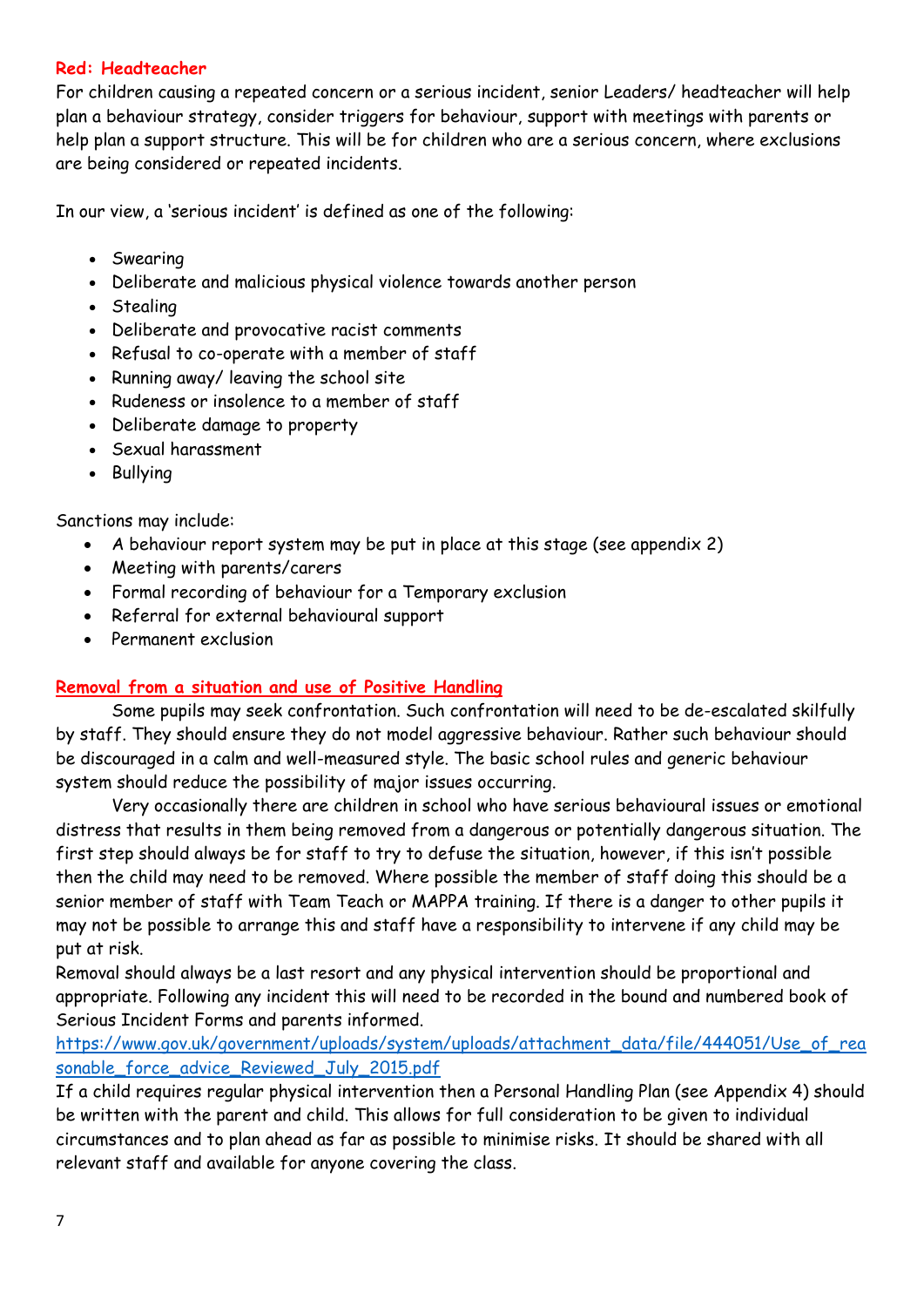If there are repeated concerns about a child's behaviour then a Behaviour Report System should be recorded and this needs to be placed in the year group folder for behaviour forms, so that they can be monitored and reported to governors.



# **Exclusions**

Good discipline in schools is essential to ensure that all pupils can benefit from the opportunities provided by education. The Government supports head teachers in using exclusion as a sanction where it is warranted. However, permanent exclusion should only be used as a last resort, in response to a serious breach, or persistent breaches, of the school's behaviour policy; and where allowing the pupil to remain in school would seriously harm the education or welfare of the pupil or others in the school.

When considering exclusion the Headteacher and Governing Body will use

'Exclusion from maintained schools, Academies and pupil referral units in England' document and complete an exclusions form provided by Shropshire county Council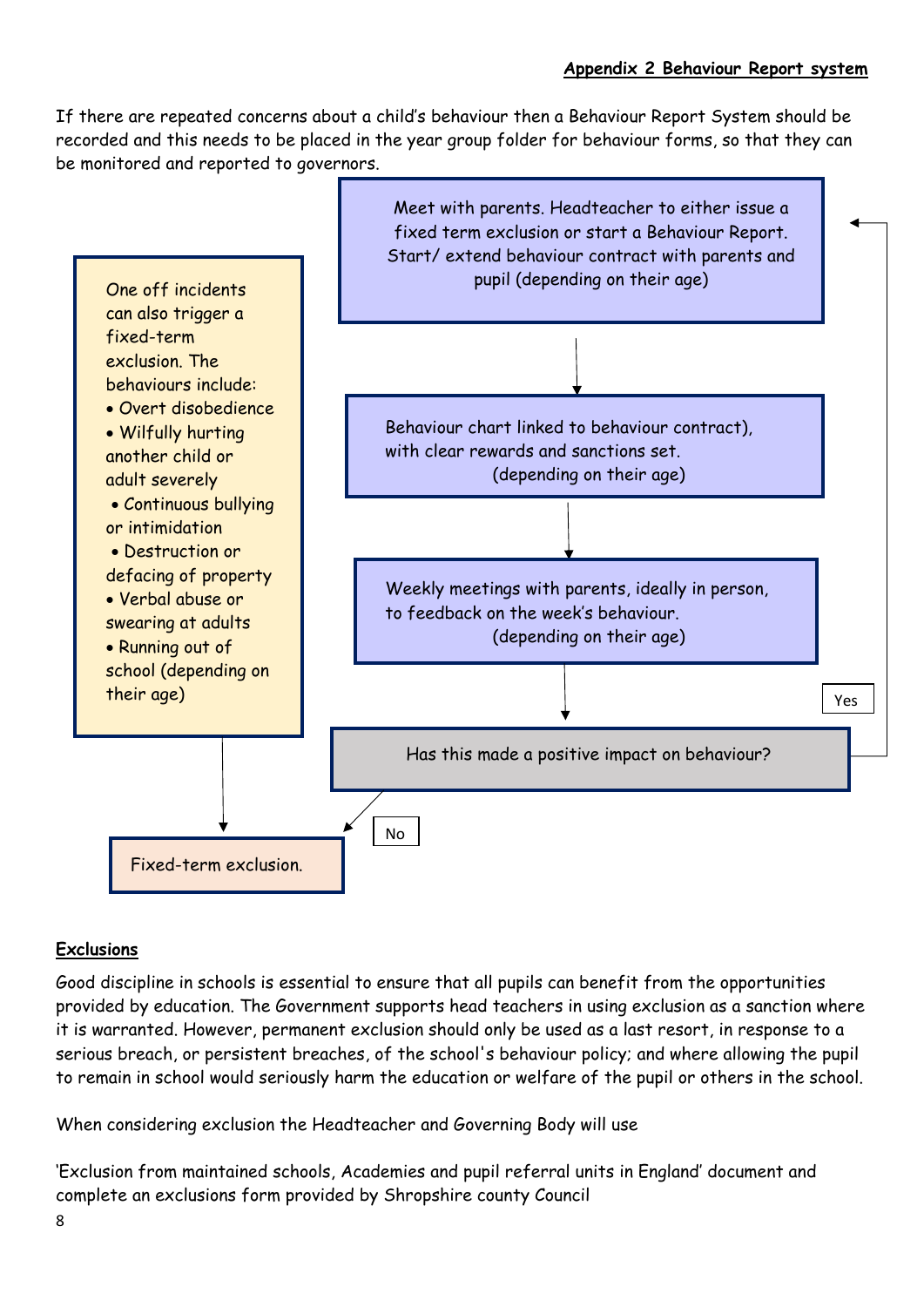Only the headteacher (or the acting headteacher) has the power to exclude a child from school. The headteacher may exclude a child for one or more fixed periods, for up to 45 days in any one school year. In extreme and exceptional circumstances, the headteacher may exclude a child permanently. It is also possible for the headteacher to convert a fixed-term exclusion into a permanent exclusion, if the circumstances warrant this.

If the headteacher excludes a child, s/he informs the parents or carers immediately, giving reasons for the exclusion.

When the head teacher excludes a child they must, without delay, notify parents of the period of the exclusion and the reasons for it. They must also, without delay, provide parents with the following information in writing:

• the reasons for the exclusion;

• the period of a fixed period exclusion or, for a permanent exclusion, the fact that it is permanent;

• parents' right to make representations about the exclusion to the governing body and how the pupil may be involved in this;

• how any representations should be made; and

• where there is a legal requirement for the governing body to consider the exclusion, that parents have a right to attend a meeting,

At the same time, the headteacher makes it clear to the parents or carers that they can, if they wish, appeal against the decision to the governing body. The school informs the parents or carers how to make any such appeal.

The headteacher informs the LA and the governing body about any permanent exclusion, and about any fixed-term exclusions beyond five days in any one term.

Permanent exclusion will be considered in the following cases:

• in response to persistent breaches of the school's behaviour policy.

• allowing the child to remain in school would seriously harm the education and welfare of the pupil, other children and staff.

• a one off extremely serious incident, such as assaulting a member of staff.

#### **The role of the governing body**

The governing body itself cannot either exclude a child or extend the exclusion period made by the headteacher. The governing body has a discipline committee which is made up of between three and five members. This committee considers any exclusion appeals on behalf of the governors. When an appeals panel meets to consider an exclusion, they consider the circumstances under which the child was excluded, consider any representation by parents/carers and the LA, and consider whether the child should be reinstated. If the governors' appeals panel decides that a child should be reinstated, the headteacher must comply with this ruling.